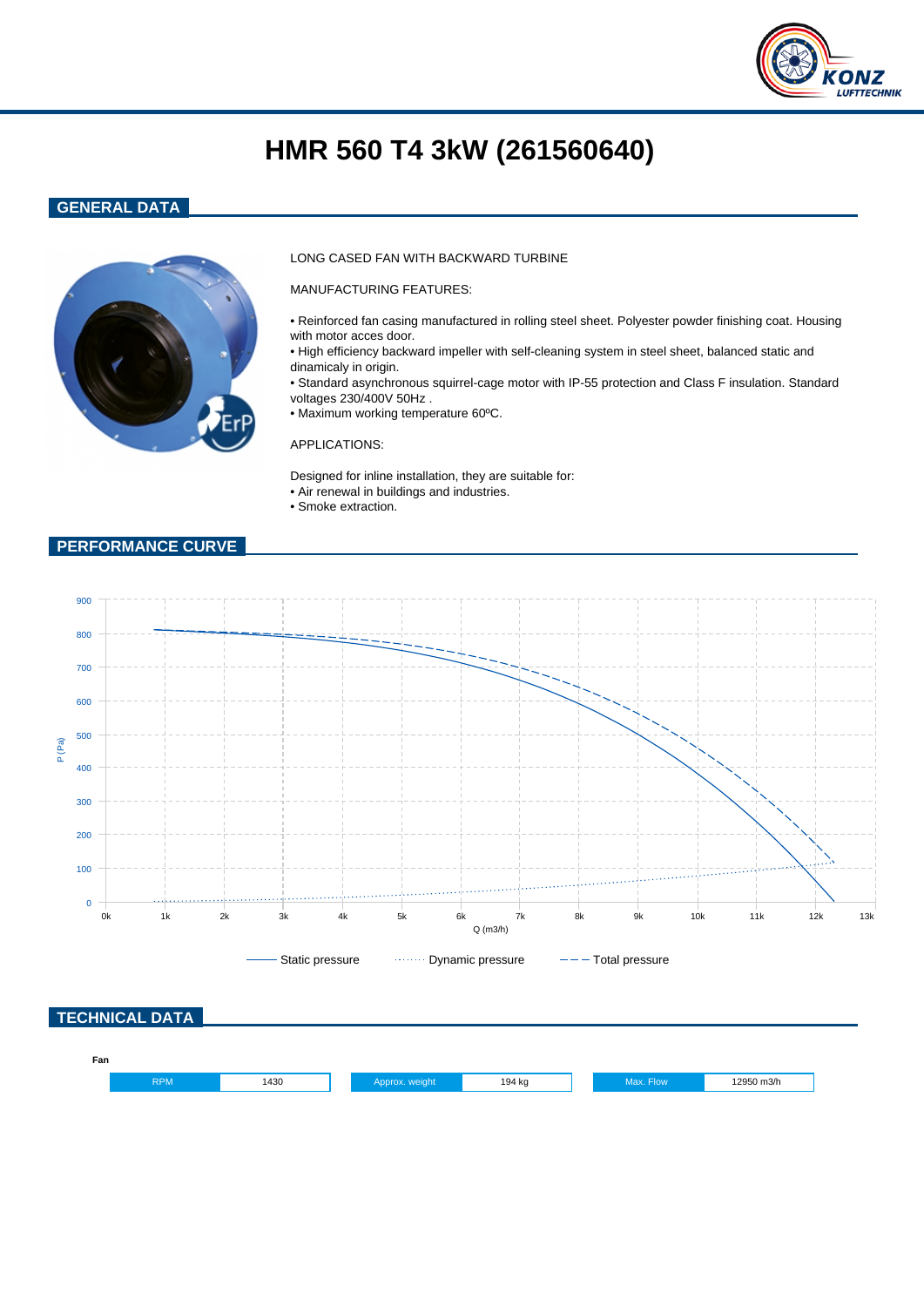

# **DIMENSIONS**





#### **Dimensions (mm)**



## **WIRING DIAGRAM**



## **ACCESSORIES**



**SAFETY SWITCH INT 6,5 1V REF:** FX452508



**OPTIONAL MOUNTING SUPPORT PO 90 REF:** 960001661



**INLET-OUTLET PROTECTION GUARD RP 90 REF:** 960340102

w

 $\epsilon$  $\epsilon$ 



**FLEXIBLE JOINT JE 45 REF:** 300719201